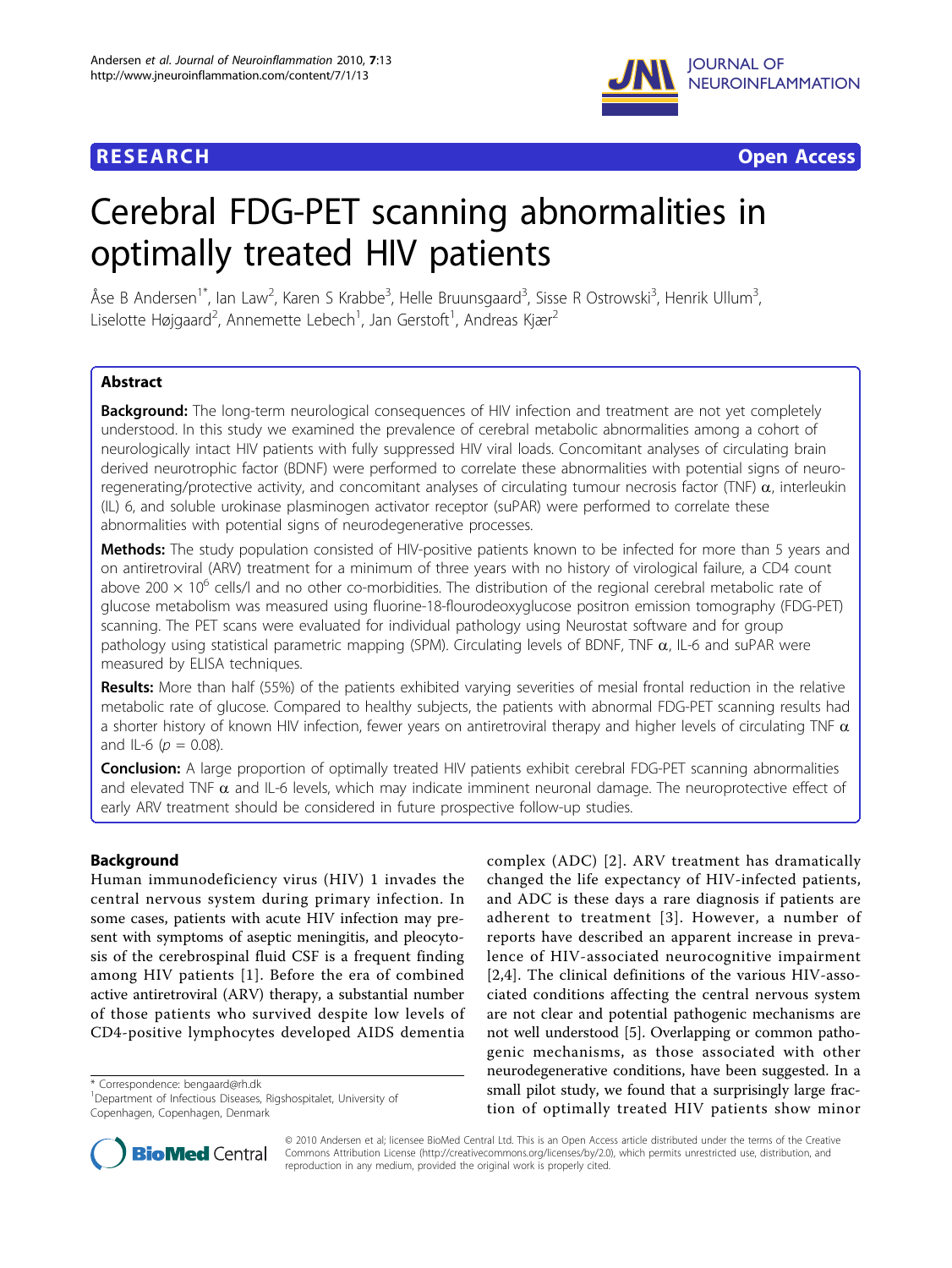abnormalities in the relative metabolic rates of glucose metabolism in brain as visualized by fluorine-18-flourodeoxyglucose positron emission tomography (FDG-PET) scanning [[6\]](#page-5-0). These abnormalities resemble signs of imminent neurodegeneration [[7,8\]](#page-5-0). The aim of this study was to perform cerebral FDG-PET scanning on a larger number of patients, and to correlate potential abnormalities with levels of circulating pro-inflammatory cytokines that have been associated with neurodegenerative conditions [[9-11](#page-5-0)], and with a potential indicator of neuro-regenerative/protective activities: brain derived neurotrophic factor (BDNF) [[12,13\]](#page-5-0).

# Methods

Study participants were recruited from an outpatient clinic at a university hospital in Copenhagen, Denmark. Around 1300 HIV patients are registered in the clinic and around 80% receive ARV treatment. The treatment guidelines are comparable to internationally accepted recommendations and the treatment is free of charge for the patients.

Inclusion criteria included age between 25 and 70 years and verified HIV infection for at least 5 years. Patients should have received ARV treatment for a minimum of 3 years with no virological failure. Virological failure was defined as HIV RNA >400 copies/ml measured at two consecutive samplings with a time spacing of at least two weeks after having been fully suppressed earlier. The CD4 count should be above  $200 \times 10^6$  cells/l. The study was a sub-study of a cohort of 100 patients enrolled earlier [[6\]](#page-5-0). The patients were enrolled sequentially for PET scanning as they appeared in the outpatient clinic.

Exclusion criteria were anaemia (defined as a haemoglobin concentration more than 1 mmol below the lower limit of the normal range), hepatitis C infection, elevated levels (>4 times the upper limit of normal) of liver-derived transaminases, chronic renal failure (carbamide levels greater than 2× the upper limit of normal), hypo- or hyper-thyroidism, focal neurological disease, I. V. drug abuse, alcohol addiction, and other obvious or serious co-morbidities. Also excluded were persons unable to understand, read, and write the Danish language, and pregnant or lactating women.

The following data were recorded from patient files: age, sex, employment status, number of years of known HIV infection, mode of HIV transmission, nadir CD4 count, maximum HIV RNA load, number of years on antiretroviral therapy, number of years the patient received "d-drugs" i.e. stavudine and/or didanosin, present ongoing treatment regimen, C-reactive protein level, and thyroid-stimulating hormone level.

Serological analyses were performed on plasma samples, which had been stored at -80°C. Venous blood samples were drawn into ethylenediaminetetraacetic acid- (EDTA-) stabilized vacutainer® tubes (BD-Denmark, Brøndby, DK) and kept on wet ice. Plasma was recovered by centrifugation within 30 minutes. BDNF levels were measured by ELISA (R&D Systems, Minneapolis, MN, USA). After thawing, samples were centrifuged at 10000  $\times$  g for 10 minutes at 4°C for removal of platelets. Samples were analysed in duplicate and mean concentrations were calculated.

The levels of TNF- $\alpha$  and IL-6 were measured in commercially available enzyme-linked-immunosorbent-assay (ELISA) based kits (R&D systems Europe Ltd., Abingdon, UK). suPAR levels were determined as described earlier by a double-sandwich ELISA based on a murine monoclonal anti-suPAR antibody as the catching antibody and a polyclonal rabbit antibody served as the detecting antibody [[14,15\]](#page-5-0). Colour reaction was obtained after incubation with alkaline phosphatase-conjugated anti-rabbit IgG (Sigma-Aldrich, Schnelldorf, FRG) using p-nitrophenyl phosphate as the chromogen. All measurements were performed in duplicate using either undiluted (TNF- $\alpha$  and IL-6) or diluted 1:10 (suPAR and BDNF) sample. Serial dilutions of control antigen and blanks were included on each plate.

# Cerebral FDG-PET scanning

Patients fulfilling the inclusion criteria were invited to have a cerebral FDG-PET scan. Recruitment was stopped when 40 patients were enrolled. Two patients were excluded after the scanning because they exhibited focal lesions and it was verified that they had in fact been treated for cerebral toxoplasmosis at another hospital. The distribution of relative regional cerebral glucose metabolic rate (rCMRglc) was measured using 18 fluoro-deoxyglucose (FDG) PET scanning. PET scans were performed with an eighteen-ring GE-Advance scanner (General Electric Medical Systems, Milwaukee, WI, USA) operating in 3D-acquisition mode, producing 35 image slices with an interslice distance of 4.25 mm. The total axial field of view was 15.2 cm with an approximate in-plane resolution of 5 mm [[16](#page-5-0)]. Each patient received an intravenous bolus injection of approximately 200 MBq 18-FDG while resting in the supine position with eyes covered and noise level kept at a minimum. After 30 min the patient was placed in the scanner, and the head fixed to restrict movements. A 10 min transmission scan was performed for attenuation correction followed by a 10 min 3-D emission scan. PET images of the FDG distribution were reconstructed using a 4.0 mm Hanning filter transaxially and an 8.5 mm Ramp filter axially.

# Image analysis

Two strategies were used to evaluate the images designed to identify pathological traits on an individual level as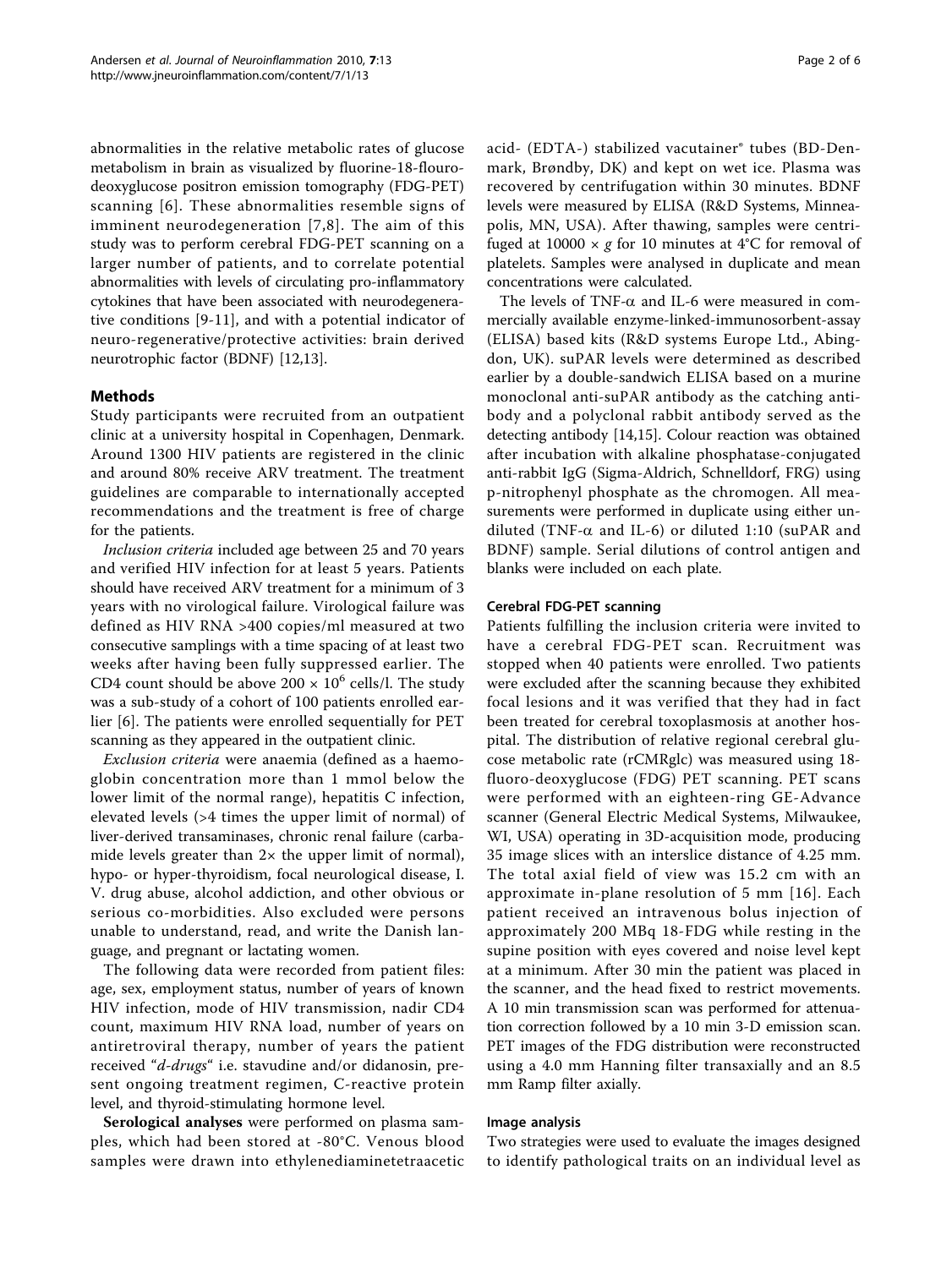well as for the group. The group analysis enables exploration of the images for common features, but is a less powerful approach in a setting dominated by heterogeneous findings. Initially each individual PET scan was analysed using Neurostat, that allows direct visualization of the extent and topography of FDG uptake abnormalities [[17](#page-5-0)]. This procedure involves the reconstruction of the images with an 8-mm Hann filter, warping them to a standard stereotactic space and projecting globally normalized activity unto the cerebral surfaces. The surface projects are subsequently compared voxel-by-voxel to 3 cohorts of age-matched groups of healthy subjects depending on the patients' age (19-34 years, 30-60 years, and 55-90 years). This control material was not recruited at our institution, but supplied with the Neurostat software consisting of neurologically intact healthy volunteers [[17](#page-5-0)]. The HIV status of this control group is not known. Significant regional deviation from the mean was expressed by a Z-score using a threshold value of Z >2.33 (p < 0.01, one sided) [\[17\]](#page-5-0).

To supplement the individual evaluation of the PET images we performed voxel-based image analysis using statistical parametric mapping software (SPM5, Wellcome Department of Cognitive Neurology, London, UK; <http://www.fil.ion.ucl.ac.uk/spm/>). The intent of this strategy was explorative. The underlying assumption was that a linear correlation exists in a regionally specific manner between cerebral activity in grey matter structures and demographic or serologic parameters.

In all subjects the complete PET brain volume was sampled. PET images were transformed into the standard stereotaxic atlas of Talairach and Tournoux [[18](#page-5-0)] using the PET template from Montreal Neurological Institute, Canada (MNI). PET images were smoothed with a 16-mm FWHM isotropic Gaussian kernel. The differences in global activity were removed by ratio adjustment, estimating global activity independently of changes in local activity.

To identify statistically significant changes, repeated statistical analyses were carried out using the general linear model correlating a parameter of interest with regional cerebral activity. As the analyses are explorative and multiple non-independent comparisons are performed it is necessary to set a stringent threshold value that protects against false positive findings. A statistical threshold was used at  $p < 0.05$  (FDR, false discovery rate) [\[19](#page-5-0)] corrected at the voxel level for multiple comparisons. The FDR has been validated and found useful for imaging studies. It controls the expected proportion of false positives among suprathreshold voxels. The parameters analyzed were years of known HIV infection, BDNF, CRP, nadir CD4 level, TNF, IL-6, suPAR, max. log. HIV RNA copies, and log transformed levels of BDNF, TNF, IL-6, and suPAR.

#### Statistical analyses

Demographic and serological data were analysed using SSPS version 13.0 for Windows. Mean values of the various parameters were compared group-wise in independent sample t-tests. Pearson Chi-Square Test and Fischer's Exact Test s were used to assess potential correlations between mode of HIV transmission and abnormal PET scanning results. P values of  $< 0.05$  were considered significant and P values between 0.05 and 0.099 considered to be of borderline significance. Data not normally distributed were log-transformed. Linear correlations were analysed with Pearson correlations.

#### Ethical considerations

The project was approved by the Regional Committee on Biomedical Research Ethics of Copenhagen and Frederiksberg municipalities, reference number: (KF) 01- 192/03.

# Results

A cohort of 38 HIV infected patients, optimally treated with no virological failure for more than three years underwent cerebral FDG-PET scanning. The patients were carefully selected in order to include patients with HIV as mono-morbidity. The patients were quite experienced with known HIV infection for almost 12 years (range 4 - 21 years) (table 1). Twenty-six patients (68%) had part- or full time jobs and none had any overt neurological manifestations. However, 21 (55%) of their cerebral FDG PET-scanning images had focal abnormalities when compared individually to age-matched controls. These primarily consisted of metabolic reductions of

| Sex(n)                                       |                         |  |  |
|----------------------------------------------|-------------------------|--|--|
| Males                                        | 32                      |  |  |
| Females                                      | 6                       |  |  |
| Ethnicity (n)                                |                         |  |  |
| Caucasian                                    | 35                      |  |  |
| African                                      | $\mathfrak{D}$          |  |  |
| African-American                             | 1                       |  |  |
| Mode of HIV infection (n)                    |                         |  |  |
| Heterosexual                                 | 10                      |  |  |
| MSM <sup>a</sup>                             | 38                      |  |  |
| <b>IVDU<sup>b</sup></b>                      | $\Omega$                |  |  |
| Age                                          | 48.4 $\pm$ 9.2 (34-68)* |  |  |
| Years of known HIV infection                 | $11.9 \pm 4.9$ (4-21)   |  |  |
| Years on ARV therapy                         | $7.7 \pm 2.7$ (3-16)    |  |  |
| Years on didanosine and/or stavudine         | $1.5 \pm 2.3$ (0-7)     |  |  |
| Nadir CD4 count (10 <sup>6</sup> cells/l)    | $190 \pm 188$ (10-740)  |  |  |
| Maximum HIV RNA (log copies/ml) <sup>C</sup> | $5.2 \pm 0.6$ (3.6-6.4) |  |  |

<sup>a</sup> MSM: males having sex with males; <sup>b</sup> IVDU: intra-venous drug users; <sup>c</sup> data only available for 30 patients

 $*$  Data expressed as mean  $\pm$  SD (range)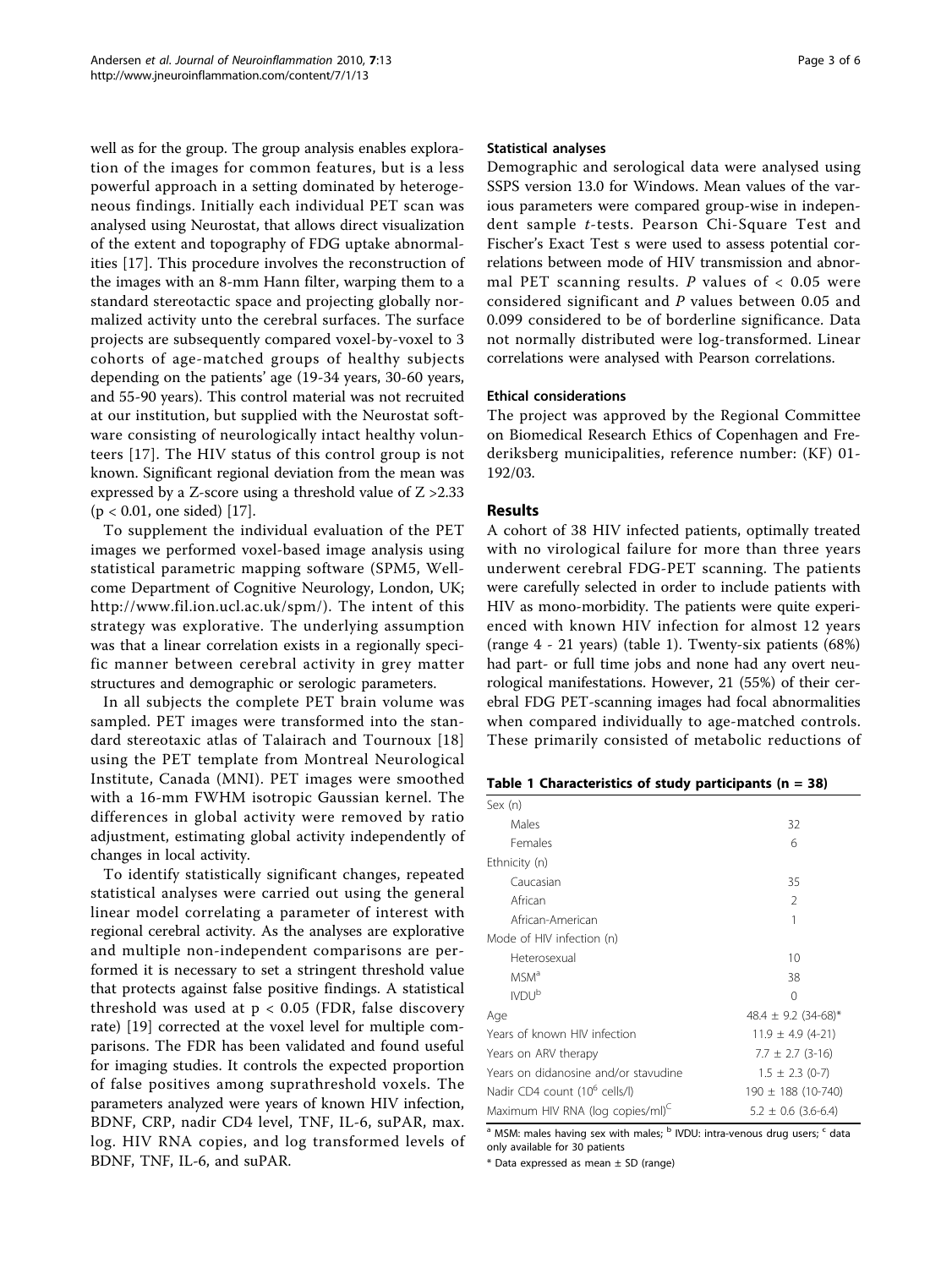

less active. Subject a) was evaluated as normal, subject b) as possibly abnormal, and subject c) as abnormal. The arrows point to significant reductions in the medial frontal cortices.

varying severity in the mesial frontal cortices involving the anterior cingulated cortex (Figure 1). The mesial frontal lobes are targeted in a number of different neuronal pathologies. Thus, it is a prominent feature of neurodegenerative disease, particularly frontotemporal dementia (FTD) [[20\]](#page-5-0), and of neuropsychiatric systemic lupus erythematosus (SLE) [[21](#page-5-0)].

The correlates of the PET abnormalities are summarised in table 2. The PET scanning abnormalities were correlated with age, as the patients with abnormal PET scanning results were slightly older (mean age 49.9 years) than those with a normal PET scanning (mean age 46.6 years,  $p = 0.3$ ). However, the age effects were controlled for in the Neurostat analysis by comparing

| Table 2 Demographics, HIV history and FDG-PET |  |  |
|-----------------------------------------------|--|--|
| scanning results                              |  |  |

|                                           | <b>Normal PET</b><br>$n = 17$ | Abnormal<br><b>PET</b><br>$n = 21$ | <i>p</i> -value <sup>a</sup> |
|-------------------------------------------|-------------------------------|------------------------------------|------------------------------|
|                                           | Mean $\pm$ SD                 | Mean $\pm$ SD                      |                              |
| Age (y)                                   | $46.6 + 8.4$                  | $49.9 + 9.8$                       | 0.3                          |
| Years of known HIV infection              | $13.8 + 5.2$                  | $10.3 + 4.2$                       | $0.03*$                      |
| Nadir CD4 level (10 <sup>6</sup> cells/l) | $134 + 144$                   | $236 + 210$                        | 0.1                          |
| Max. log. HIV RNA copies/ml <sup>b</sup>  | $4.97 + 0.7$                  | $5.34 + 0.6$                       | 0.12                         |
| Years on ARV treatment                    | $8.5 + 3.3$                   | $7 + 2$                            | $0.08*$                      |
| Years on didanosine and/or<br>stavudine   | $1.3 + 1.9$                   | $1.7 + 2.7$                        | 0.6                          |

 $^{\text{a}}$ p values, equal variance of means assumed,  $^{\text{b}}$  data only available for 30 patients

 $p$ -values < .05 considered significant, values between .05 -.099 considered borderline significant

patients with age-matched healthy controls. The patients with abnormal cerebral FDG-PET scanning had been aware of their HIV infection for fewer years (10.3 vs. 13.8 years,  $p = 0.03$ ) and had received ARV treatment for a shorter time period (7 vs. 8.5 years,  $p = 0.08$ ) than the patients with normal FDG-PET cerebral brain scanning results. None of the patients had any reported IV drug abuse (which would have excluded them from the study) and there was no correlation between mode of HIV transmission and an abnormal PET scanning result (Person Chi Square and Fischer's Exact Test  $p = 0.3$ ).

No difference in exposure to potential mitochondriotoxic agents like didanosine and/or stavudine could be demonstrated. The patients had received a variety of ART regimens for various time spans over the years, thus not allowing comparison of neuropenetrating regimens with less neuropenetrating regimens. The mean nadir CD4 count of the group with normal PET scanning was lower than in the group with abnormal PET scans, but this difference was not statistically significant  $(p = 0.1)$ . We would have expected a lower CD4 nadir in the group exhibiting PET abnormalities but noted that the nadir levels were quite low in both groups. The patients with FDG-PET scanning abnormalities had higher levels of circulating TNF  $\alpha$  (p = 0.08) and IL-6  $(p = 0.08)$  but no differences were observed in the levels of BDNF or suPAR (table [3](#page-4-0)). In bivariate analyses the suPAR and TNF  $\alpha$  levels correlated with a Pearson coefficient of 0.29 ( $p = 0.08$ ), but no correlation was observed among the other parameters measured. The SPM analyses correlating demographic and serological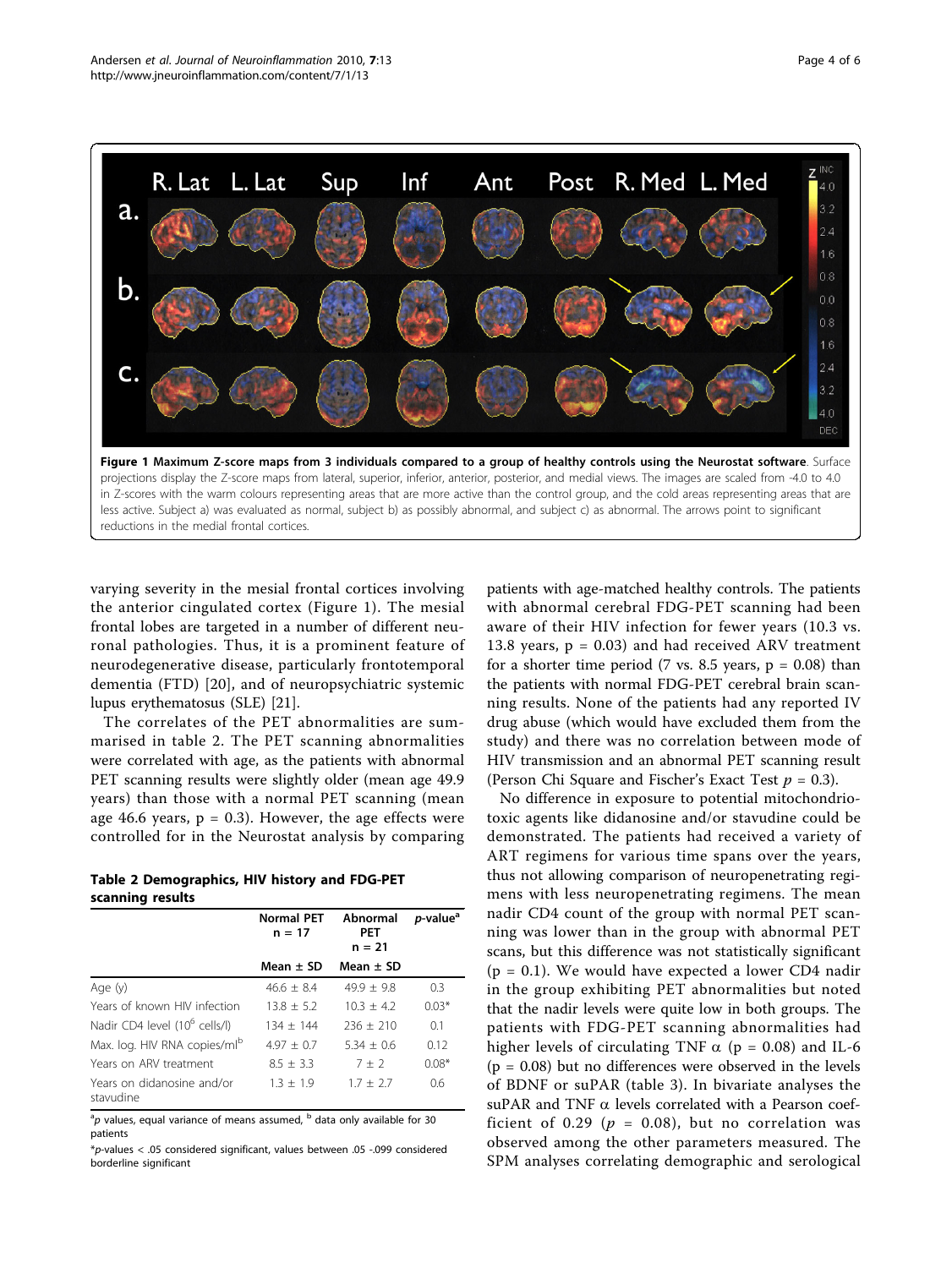<span id="page-4-0"></span>Table 3 Plasma cytokine and soluble mediator levels and FDG-PET scanning results

|                | <b>Normal PET</b><br>$n = 17$ | <b>Abnormal PET</b><br>$n = 21$ | <i>p</i> -value <sup>a</sup> |
|----------------|-------------------------------|---------------------------------|------------------------------|
|                | Mean $\pm$ SD                 | Mean $\pm$ SD                   |                              |
| BDNF ng/ml     | $5.3 + 4.5$                   | $4.2 + 3.6$                     | 0.4                          |
| TNF pg/ml      | $0.8 + 0.4$                   | $1.1 \pm 0.6$                   | $0.08*$                      |
| suPAR ng/ml    | $3.7 \pm 0.7$                 | $4.2 + 1.1$                     | 0.1                          |
| IL-6 log pg/ml | $0.07 \pm 0.4$                | $0.26 + 0.3$                    | $0.08*$                      |

 $a$  p values, equal variance of means assumed. \*p-values < 0.05 considered significant, values between 0.05 and 0.099 considered borderline significant.

parameters to regional cerebral grey matter activity did not reveal any statistically significant findings. This widely used technique is designed to identify a *common* pattern of variation within or between groups. The lack of significant findings may reflect a combination of a relatively weak signal change and heterogeneity in the pattern of affected cortical regions.

# **Discussion**

The patients included in this study were carefully screened for co-morbidities and fulfilled criteria for optimal ARV treatment: fully suppressed viral loads in plasma and a CD4 level above 200  $\times$  10<sup>6</sup> cells/l for a minimum of three years. In fact, the mean number of years on ARV was 7.7 for the entire group and more than 68% were working full- or part time at the time of the study. Surprisingly, half of these well functioning patients exhibited cerebral FDG-PET scanning abnormalities associated with increased levels of circulating TNF  $\alpha$  and IL-6 ( $p = 0.08$ ). Other studies have demonstrated an association between circulating levels of TNF  $\alpha$  and IL-6 in neurodegenerative conditions [\[9,22](#page-5-0)]. However, these functional associations have been heterogeneous, and we could not from our data demonstrate a consistent pattern that systematically associated TNF  $\alpha$ or IL-6 levels with a defined set of grey matter structures.

suPAR levels have previously been found to be increased in patients with ADC or opportunistic CNS infections [\[23,24\]](#page-5-0). The abnormalities described by FDG-PET scanning are probably only a very early sign of suffering neurons, and overt cell damage may not necessarily have occurred yet. This could explain why suPAR and BDNF levels were not correlated with the scanning results.

HIV 1 enters the central nervous system very early in HIV infection, and it is well established that HIV plays a role in late-stage disease with severe immuno-suppression and high viral loads. It is however still a matter of debate whether continued viral replication as measured in peripheral blood reflects conditions inside the bloodbrain barrier (BBB) and, most importantly, whether it

harms the brain [[25-27](#page-5-0)]. Among the potential problems related to ARV therapy is the difference in drug concentrations achieved in the CSF compared to peripheral levels - leaving the CNS as a sanctuary site. Furthermore, some ARV drugs are toxic to the  $\gamma$  polymerase of mitochondria, rendering cells with low-level metabolic activity susceptible to this toxic impact [[28](#page-5-0)]. It was not possible in this study to demonstrate a neurodamaging effect that correlated with use of these drugs. Several explanations may be thought of e.g. too small a sample size or too short an exposure.

A recent prospective MRI study reported signs of faster grey and white matter volume loss in HIV-positive patients (in adequately treated patients as well as in patients with detectable viraemia) compared to HIVnegative patients [[29\]](#page-5-0). The authors do not offer an explanation but suggest that the cognitive function of HIV patients receiving ARV treatment should be monitored.

# Conclusion

A substantial fraction of optimally treated HIV patients exhibit metabolic abnormalities of cerebral glucose metabolism, which may represent imminent neuronal damage. This group of patients had been aware of their HIV infection and had been on ARV for fewer years than those patients without abnormalities. It could be speculated that these patients have suffered longer brain exposure to high HIV loads than those without abnormalities. The potential neuroprotective effect of early ARV treatment should be considered but further studies and prospective follow-up studies including detailed neuropsychological testing are needed to evaluate the clinical implications of these results.

#### Acknowledgements

Bente Baadegaard, Dorthe Hass, Lene Pors Jensen, Benjamin Jørgensen, Margrethe L. Nielsen, Ruth Rovsing, Hanne Villumsen and the staff at the PET facility are gratefully acknowledged for support and technical assistance. We thank The Danish AIDS Foundation for financial support (F04-19) and the patients who participated in the study.

#### Author details

<sup>1</sup>Department of Infectious Diseases, Rigshospitalet, University of Copenhagen, Copenhagen, Denmark.<sup>2</sup> Department of Clinical Physiology, Nuclear Medicine and PET, Rigshospitalet, University of Copenhagen, Copenhagen, Denmark. <sup>3</sup>Centre of Inflammation and Metabolism Rigshospitalet, University of Copenhagen, Copenhagen, Denmark.

#### Authors' contributions

ABA, IL, LH, AML, JG and AK designed the study. IL was responsible for and analyzed brain FDG-PET scanning analyses. KK, HB, SO and HU made the cytokine analyses. ABA was responsible for patient inclusion. All authors participated in manuscript preparation. All authors have read and approved the final manuscript.

#### Competing interests

ABA has received fees from Bristol-Myers Squibb, Abbott and Merck Sharp & Dohme. AML has received fees from Abbott, Bristol-Myers Squibb and